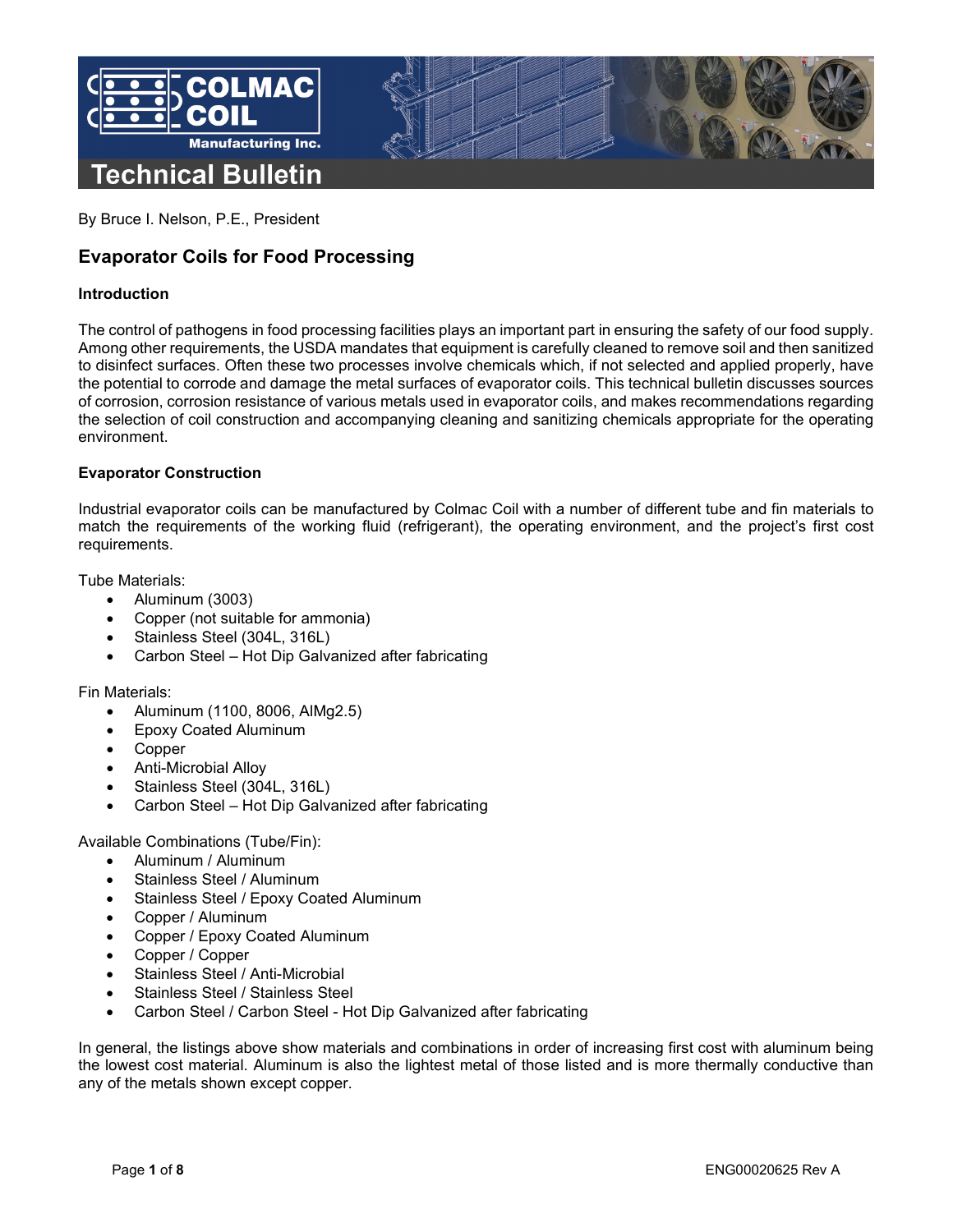

# **Corrosion**

Evaporator coils being used in food freezing systems or processing rooms can come into contact with food, food additives, and food seasonings. All foodstuffs are acidic to varying degrees. Common types of acids in food include:

- Acetic Acid (fruits and berries, as well as vinegar)
- Citric Acid (citrus fruits)
- Fatty Acids (fats and oils)
- Lactic Acid (sour milk products, sourdough bread making)

When onions are sliced they release sulfur-laden gases which when they oxidize and combine with water to form sulfuric acid – this is what causes the stinging sensation in your eyes. Onions also contain phosphoric acid. The pickling of vegetables with vinegar (acetic acid) can also produce an operating environment that is quite acidic.

Food additives and seasonings, along with various chemicals that are applied to foods to manage discoloration, shelf life, etc., are too numerous to mention here but can alone or in combination create corrosion conditions. It is important to identify and understand the chemistry of these additives and seasonings and factor them into the coil material selection process. One of the most common seasonings used for flavoring as well as preservation of food is sodium chloride. It will be seen below that certain metals, while they have good corrosion resistance over a wide range of pH conditions, exhibit pitting corrosion in the presence of chloride ions.

Corrosive conditions can also result from the fumigation of rooms with gases for disinfection. Sulfur dioxide is commonly used in grape storage facilities to kill molds and fungi. The sulfur dioxide gas combines with water to form sulfurous acid which is highly corrosive to steel. Chlorine dioxide is another gas used on equipment and in rooms to disinfect and sterilize surfaces. If not applied correctly, severe damage to stainless steel surfaces can result (this has been witnessed by the author).

In general, aluminum, copper, and stainless steel all exhibit good corrosion resistance to mildly acidic conditions while galvanized steel will quickly corrode when exposed to the same conditions.

## **Cleaning and Sanitizing**

The cleaning process is defined as the removal of organic soil (fats and oils) and/or inorganic soil (mineral scale or stains). The sanitizing process is defined as treating cleaned surfaces to effectively kill or remove pathogens. The USDA requires that these two processes be done separately.

Cleaning and sanitizing chemicals used in the food processing industry fall into four general categories:

- 1. Acidic
- 2. Strongly Alkaline
- 3. Mildly Alkaline
- 4. Chlorine Based

There are many manufacturers of cleaning and sanitizing chemicals, each manufacturer having its own array of complex and proprietary formulations designed for specific foodstuffs and processes. It is not the intent of this article to give even a cursory list of manufacturers and their products, but instead to describe in general terms the effects of categories of chemicals and their pH on various metals used in evaporator coils.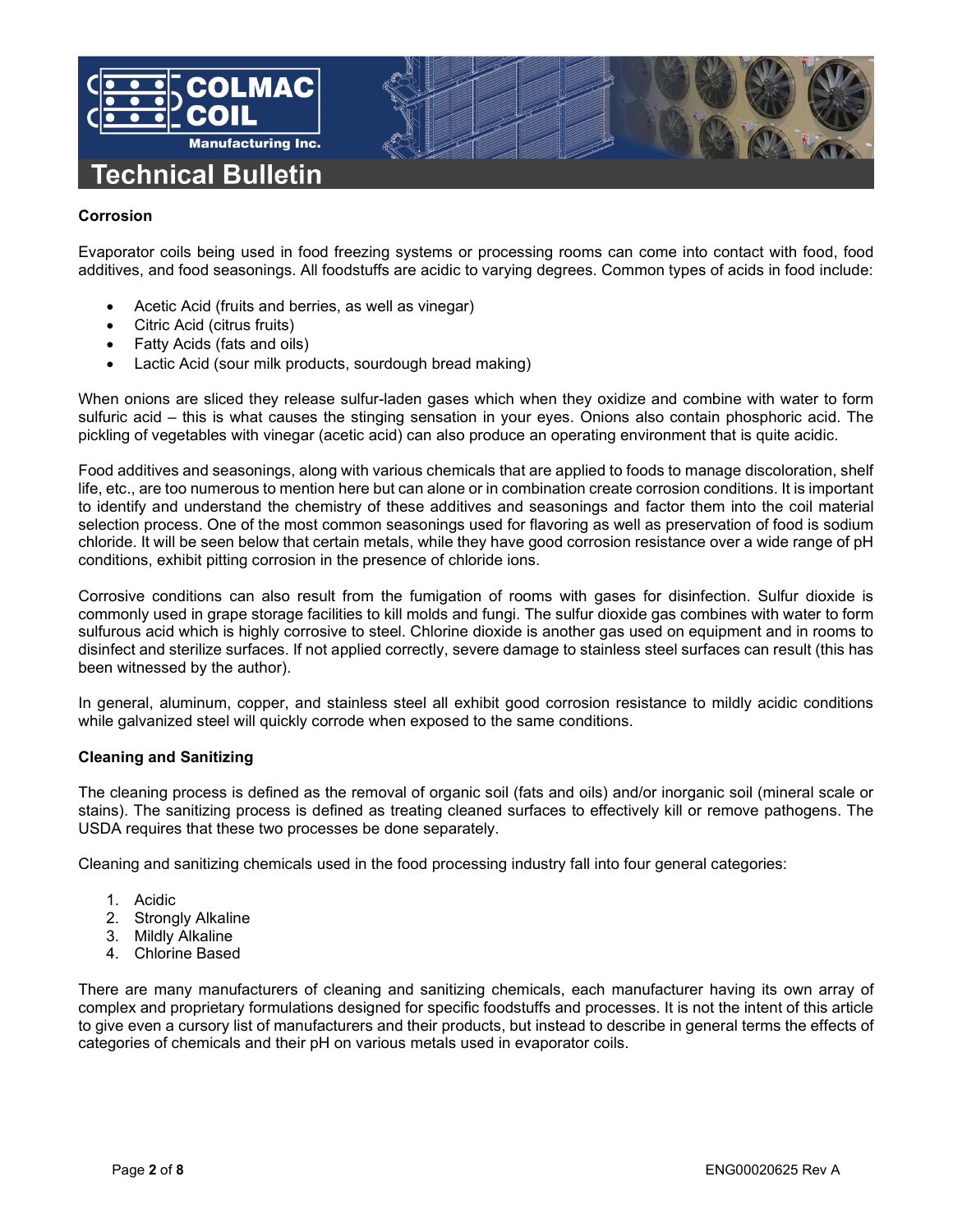

The effect of these cleaning and sanitizing chemicals on the metal surfaces of coils will be determined by a number of factors:

- Concentration of the solution
- Proper and complete application
- Correct sitting/soaking time
- Correct temperature
- Complete and thorough rinsing with clean water after cleaning and sanitizing

## **Corrosion Resistance of Metals**

#### Aluminum

Aluminum is a lightweight, strong, thermally conductive metal which can be alloyed with a number of different elements to produce variations in strength, ductility, weldability, and so on. It is in wide use in automobile, aircraft, and shipbuilding industries, it is used as a building material, for beverage containers, baseball bats, and so on. Because of its lightweight, high thermal<br>conductivity, strength, and corrosion conductivity, strength, and corrosion resistance, it is used extensively in heat exchangers of many kinds. It is compatible with all refrigerants including ammonia, in fact anhydrous ammonia naturally passivates aluminum surfaces.

In the presence of air, aluminum oxide forms very quickly to protect the surface of the metal. This oxide layer is very stable and **Aluminum fins severely corroded by application of highly alkaline (pH > 9.0) cleaning chemicals.**

**Aluminum fins severely corroded by application of highly alkaline (pH > 9.0) cleaning chemicals.**

tenacious and is very resistant to corrosion when 4.0 < pH < 9.0. However, aluminum oxide dissolves and the surface of the metal will corrode quickly, seen as pitting and metal loss, when exposed to strong alkaline cleaners (pH > 9.0) such as sodium hydroxide (caustic soda). The oxide layer is also attacked by highly acidic (pH < 4.0) cleaners and chlorine-based sanitizing chemicals.

Stainless Steel (304L, 316L)

Stainless steel is widely used in the food processing industry because of its high tensile strength and corrosion resistance. The chromium in stainless steel forms a very dense passive film layer which is generally very stable over a wide pH range. The oxide resists corrosion by strong alkaline cleaners such as sodium hydroxide (caustic soda) and in the presence of most acids.

While stainless steel has a reputation for being practically indestructible and able to handle any corrosive environment, the passive layer on stainless steel can be attacked by certain chemical species. The chloride ion Clis the most common of these and is found in everyday materials such as salt and bleach. The halogen salts, primarily chlorides such as sodium chloride, penetrate the passive oxide layer and can result in pitting and/or stress corrosion cracking. Exposure to sodium hypochlorite (chlorine bleach), or hydrochloric acid solutions, in high enough concentrations will result in pitting and/or stress corrosion cracking. It is interesting to note that this susceptibility of stainless steel to chlorides is practically speaking independent of pH.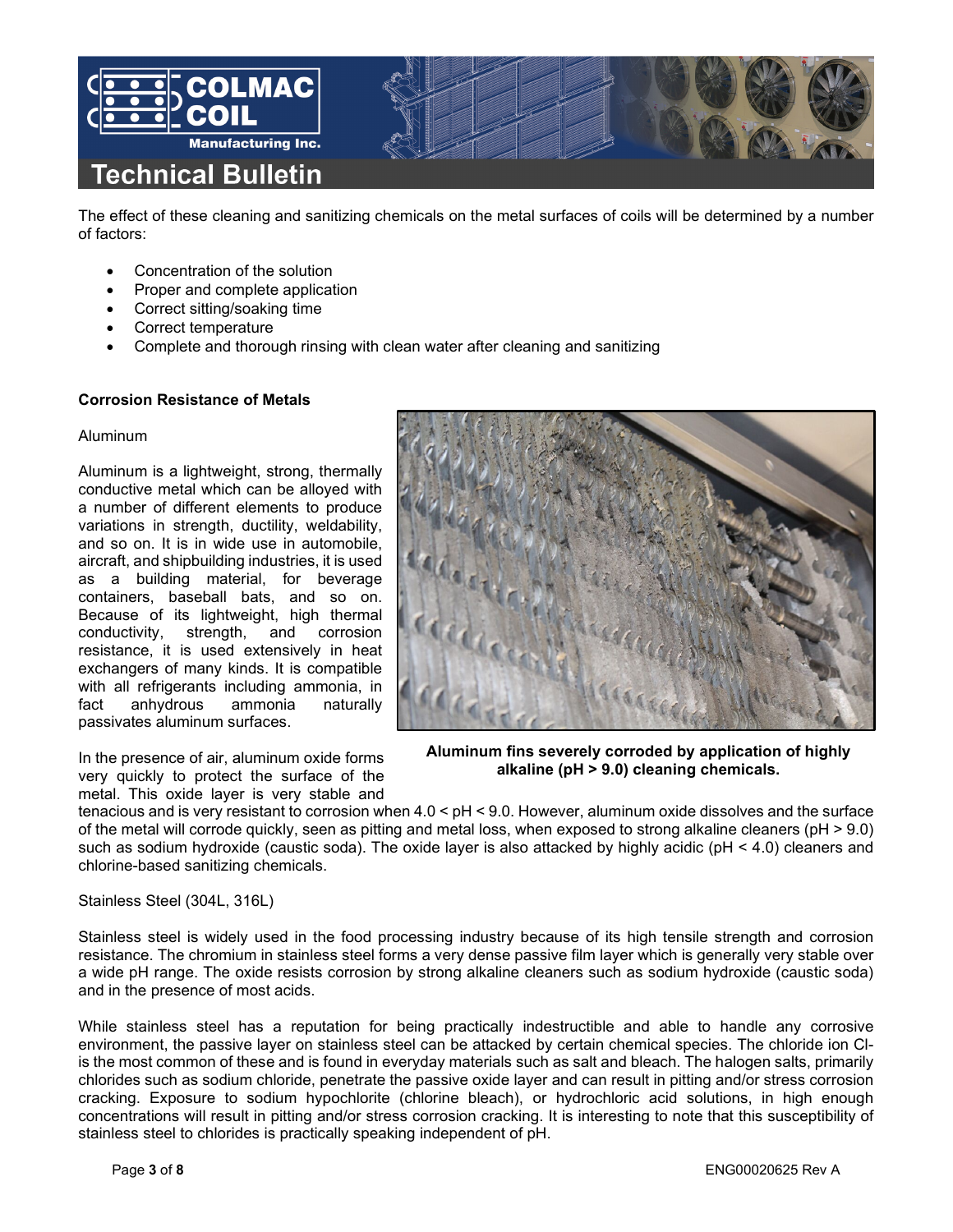

# Copper

The oxide layer on copper surfaces forms quickly in the presence of air and is very stable over a wide pH range. The color of the oxide layer ranges from brown to green and is referred to as "patina". Copper is cathodic to most metals (steel, stainless steel, aluminum, and zinc) and so galvanic corrosion typically proceeds very slowly.

Stress corrosion cracking appears quickly when copper is exposed to ammonia and aqua-ammonia. This obviously makes the metal unsuitable for use in piping, heat exchanger tubing, and other components in direct contact with ammonia.

Most copper tubing is joined by brazing with silver-bearing alloys. While the copper is resistant to acidic environments, the components of the brazing alloy – specifically phosphorus – may not be. For example, in low pH environments such as grape storage where sulfur dioxide is used in fumigation, or in citrus ripening rooms, it is important to specify that only phosphorus-free brazing alloys be used for joining copper tubes in coils.

# Anti-Microbial Fin Alloy

This proprietary metal alloy, when used to make fins, exhibits corrosion resistance similar to stainless steel but with conductivity and thermal performance similar to aluminum. This special alloy also displays active anti-microbial behavior. It has been shown by testing that colony counts of cultured e-coli bacteria placed on the surface of this fin material approach zero after only 2-3 hours. *Pathogens cannot exist on the surface of this fin material.*

Anti-microbial fins are available as an option with stainless steel tubes on any Colmac Coil evaporator coil or air cooler.

## Human Coronavirus

Newly emerging zoonotic viral pathogens (viruses found in wild animals which transfer to humans), such as the novel coronavirus COVID-19, pose a significant global health risk. Most of these are RNA viruses which are transmitted through the mucal or respiratory



# **Colmac Anti-Microbial fin alloy actively kills pathogens**

route and manifest as respiratory disease such as pneumonia. The World Health Organization (WHO) has estimated there are 450 million cases of pneumonia per year resulting in 4 million deaths, with approximately 200 million of these starting with viral infections.

In 2003, the coronavirus SARS which emerged in Guangdong Province in China and infected over 8,000 people was believed to have originated in bats and palm civet cats transferred to humans. In 2012 the coronavirus Middle East Respiratory Syndrome (MERS) appeared in the Arabian Peninsula and was thought to have been transferred from bats and possibly camels to humans. This virus was found to have a very low infectious dose which suggests that transmission of very few virus particles person-to-person or contact with contaminated surfaces may be an infection risk. Most recently COVID-19, also a coronavirus thought to have been transferred from bats and possibly pangolins to humans originated in Hunan Province in China. The spread of this highly contagious coronavirus has resulted in a global pandemic which is ongoing as of this writing (2020).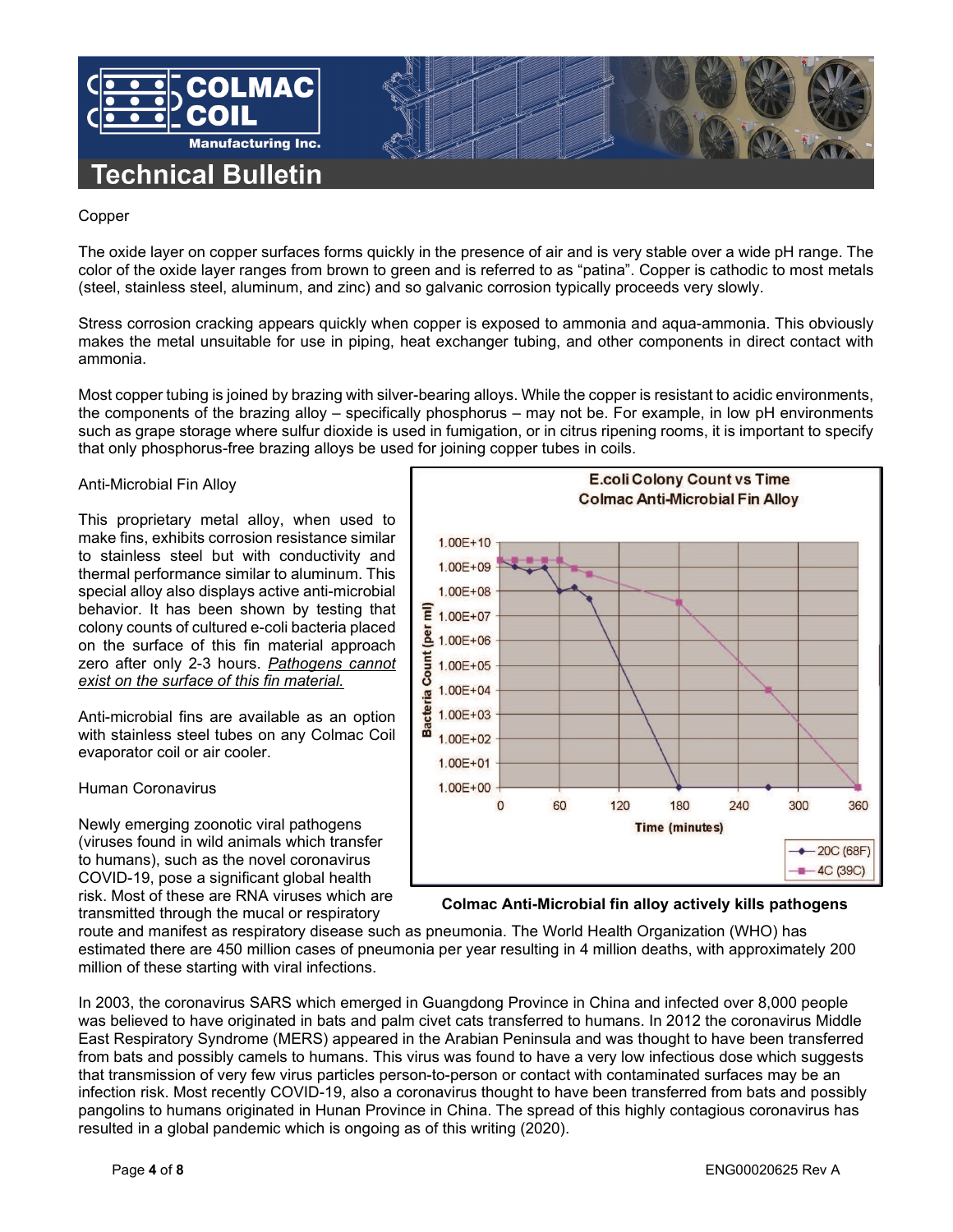



Research performed at the University of Southampton (UK) in 2015 showed that samples of the human coronavirus HuCoV-229E, which is associated with a wide range of respiratory disease from mild colds to severe pneumonia in immune-compromised people, were very quickly inactivated (killed) when placed in contact with the same alloy used in Colmac Anti-Microbial fins. It is known that coronaviruses persist in an infectious state on common surfaces such as stainless steel, glass, and plastics for several days, however, the metal alloy used in Colmac Anti-Microbial fins releases copper ions which then generate reactive oxygen species (ROS) which quickly inactivate the coronavirus. This process results in fragmentation of the viral genome, ensuring that inactivation of the virus is irreversible. It was shown that samples of the coronavirus placed in contact with the Anti-Microbial fin alloy were completely inactivated in less than 30 minutes. This latest research has shown that both bacterial and viral pathogens are quickly killed when placed in contact with Colmac Anti-Microbial fins.



*Anti-Microbial Fin Alloy also inactivates Human Coronavirus Source: "Human Coronavirus 229E Remains Infectious on Common Touch Surface Materials" Warnes et al (2015)*

Anti-microbial fins are available as an option with stainless steel tubes on any Colmac Coil evaporator coil or air cooler.

# Galvanized Steel

In the past industrial ammonia evaporators were traditionally made by hot dip galvanizing (application of molten zinc) carbon steel tubes and fins after fabrication. The zinc oxide layer forms quickly in air on coil surfaces and is stable with the range  $7.0 < pH < 12.0$ .

Galvanized steel construction corrodes very quickly when exposed to acidic solutions, even mildly acidic, such as sodium hypochlorite. Consequently, this type of construction is very difficult to sanitize and so has fallen out of favor in recent years with the increased focus on controlling pathogens.

However, because of the corrosion resistance of galvanized steel to highly alkaline cleaners such as sodium hydroxide (caustic soda) this type of coil construction is still popular in some meat processing facilities where heavy accumulations of fat and oils must be removed during cleaning.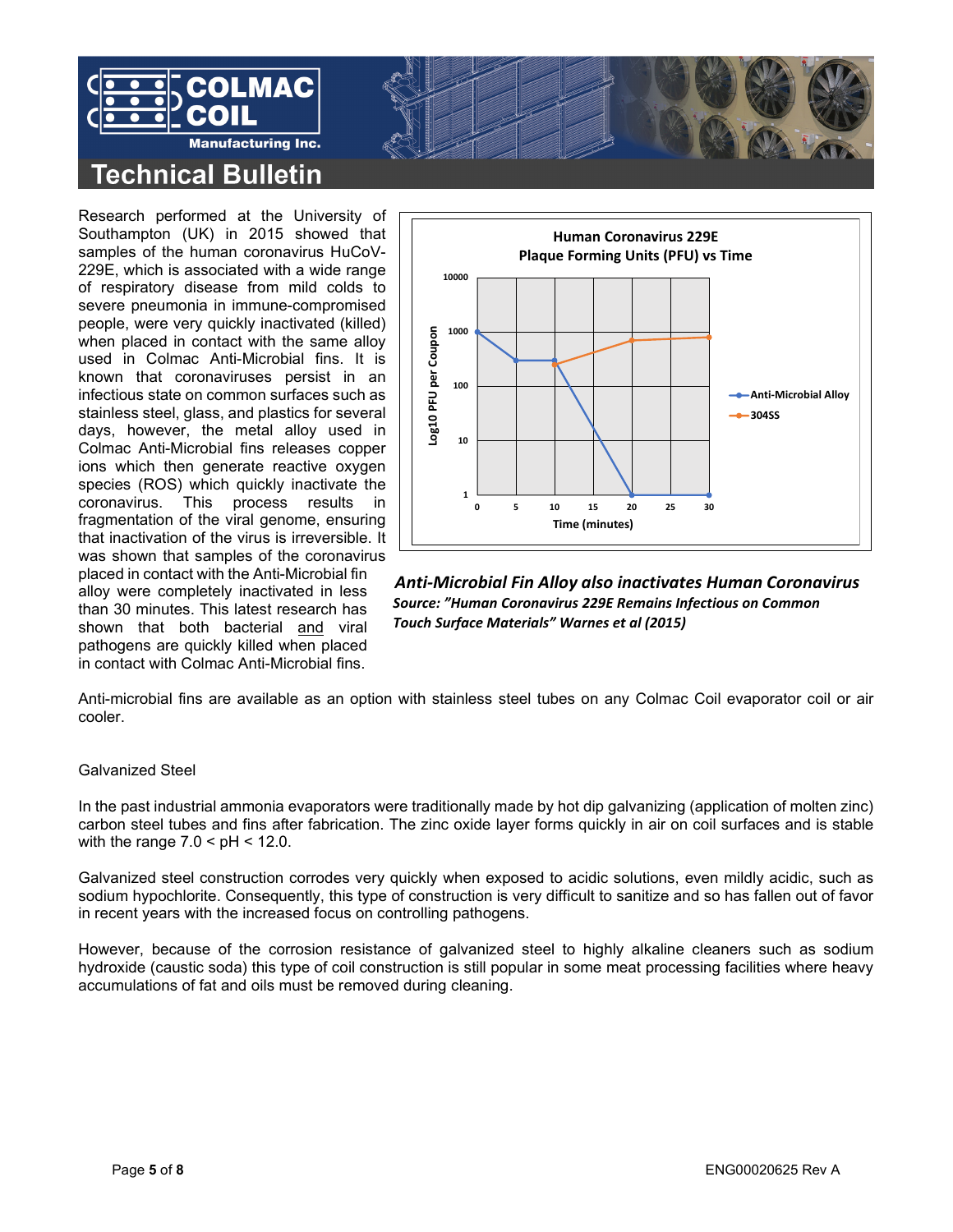

# Epoxy Coated Aluminum

Colmac Coil offers fins made from epoxy coated aluminum fin stock as an option on all evaporator coils and air coolers.



**Colmac Epoxy Coated Aluminum fin stock coating system**

The coated fin material offers the following benefits:

- Over 300% more resistant to corrosion than bare aluminum fins.
- High thermal conductivity with negligible impact on heat transfer.
- Flexible will not peal crack or chip.
- Highly resistant to abrasion.
- Coating does not support growth of micro-organisms.

The coating system (EPPU) consists of the base aluminum alloy prepared with a chemical conversion layer coated with a colorless epoxy layer and a final polyurethane top coating.

Testing of the coating has shown the following results.

- Heat Resistance: 200 deg C/5 min
- Solvent Resistance: Trichlorethlene (85 deg C/5 min), Perchlorethylene (120 deg C/30 min)
- Salt Spray Test (ASTM B117): >1,000 h
- Kesternich Test (ISO 3231): > 15 cycles
- Humidity Test (DIN 50017): No degradation, no corrosion
- UV Resistance (ASTM G154): OK

Cleaning and Sanitizing Chemicals

Two general groups of cleaning chemicals, alkaline and acidic, are used to remove soil from coil surfaces. Alkaline cleaners are effective at removing fats and grease while acidic cleaners are used to remove minerals and scale.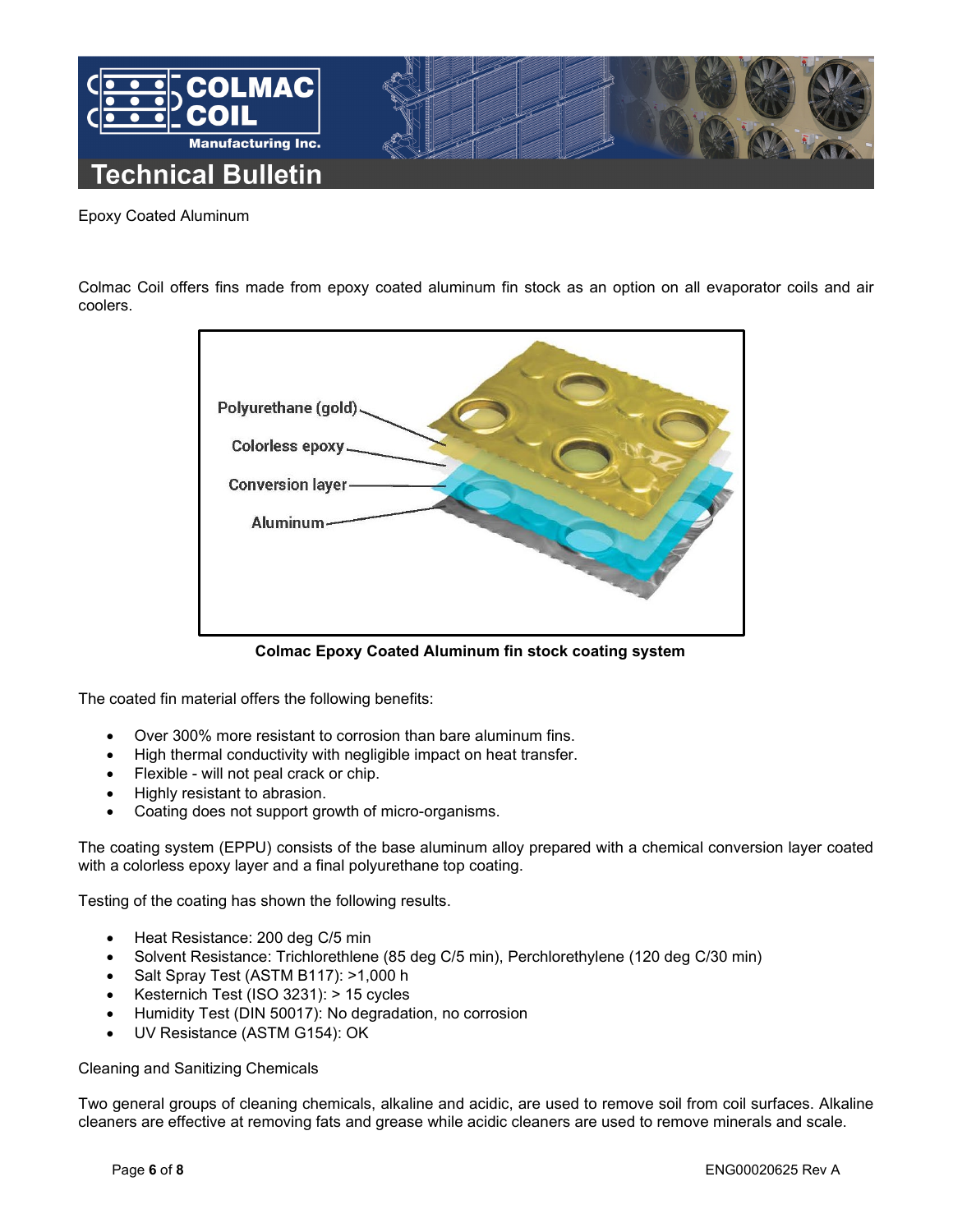

When cleaning coil surfaces these cleaners are usually supplied in a foaming format which causes the chemicals to adhere and 'stick' to vertical surfaces to keep the chemicals in contact longer.

Amount and concentration of the cleaning chemicals used is important along with the temperature of the solution. Longer soaking time requires lower concentration of the chemical. Warmer water/solution temperatures also require lower concentration of the chemical. Rinsing with clean water is critical after cleaning and sanitizing to avoid accumulation and high concentrations of the chemical collecting in crevices and initiating corrosion sites. Even though chemicals are applied in the correct concentration with pH in the acceptable range, neglecting to rinse thoroughly after cleaning and sanitizing can result in increased concentrations of chemicals in crevices as coil surfaces dry out resulting in crevice corrosion. Proper rinsing is critical!

Sodium hypochlorite (chlorine bleach) is widely used as a sanitizing chemical and is effective at killing pathogens on metal surfaces. Unfortunately, high concentrations of sodium hypochlorite will cause pitting corrosion on stainless steel surfaces. Also, if the pH of the sodium hypochlorite solution is allowed to fall below 4.0 then aluminum oxide will begin to dissolve and aluminum surfaces will corrode. Therefore, sodium hypochlorite is not recommended for use on any Colmac Coil evaporator coil.

Fortunately, there are numerous cleaning and sanitizing chemicals available which are compatible with the various types of evaporator coil construction listed above. A few are listed below according to the metal surface being cleaned and sanitized. WARNING: The supplier of the cleaning and sanitizing chemicals to be used must be consulted and their application guidelines carefully followed regarding chemicals and procedures used for a given type of coil construction. It is the responsibility of the chemical supplier and end user to correctly select and apply cleaning and sanitizing chemicals to avoid damage to coil surfaces due to corrosion.

## Recommended Cleaners and Sanitizers

- 1. Aluminum or Stainless-Steel Tubes with Plain or Epoxy Coated Aluminum Fins
	- a. Cleaning
		- i. Organic Soil (Fats and Grease)
			- 1. Use a foaming mildly alkaline cleaner with pH < 9.0
			- 2. Example: ZEP FS Strike Three (Potassium Hydroxide based)
		- ii. Mineral Soil (Minerals and Scale)
			- 1. Use a foaming mildly acidic cleaner with pH > 4.0
			- 2. Example: ZEP Formula 7961 (Phosphoric Acid based)
	- b. Sanitizing
		- i. Spray-on application
			- 1. Use Peracetic Acid or Quaternary Ammonia with pH > 4.0
			- 2. Example: ZEP FS Amine A, FS Amine Z
			- 3. Note: DO NOT use Sodium Hypochlorite-based (Chlorine Bleach) sanitizing chemicals on stainless steel or aluminum surfaces.
- 2. Stainless Steel Tubes with Stainless Steel or Anti-Microbial Fins
	- a. Cleaning
		- i. Organic Soil (Fats and Grease)
			- 1. Use a foaming alkaline cleaner with pH < 12.0
			- 2. Example: ZEP FS Strike Three (Potassium Hydroxide based) or Sodium Hydroxide (Caustic Soda)
		- ii. Mineral Soil (Minerals and Scale)
			- 1. Use a foaming mildly acidic cleaner with pH > 4.0
			- 2. Example: ZEP Formula 7961 (Phosphoric Acid based)